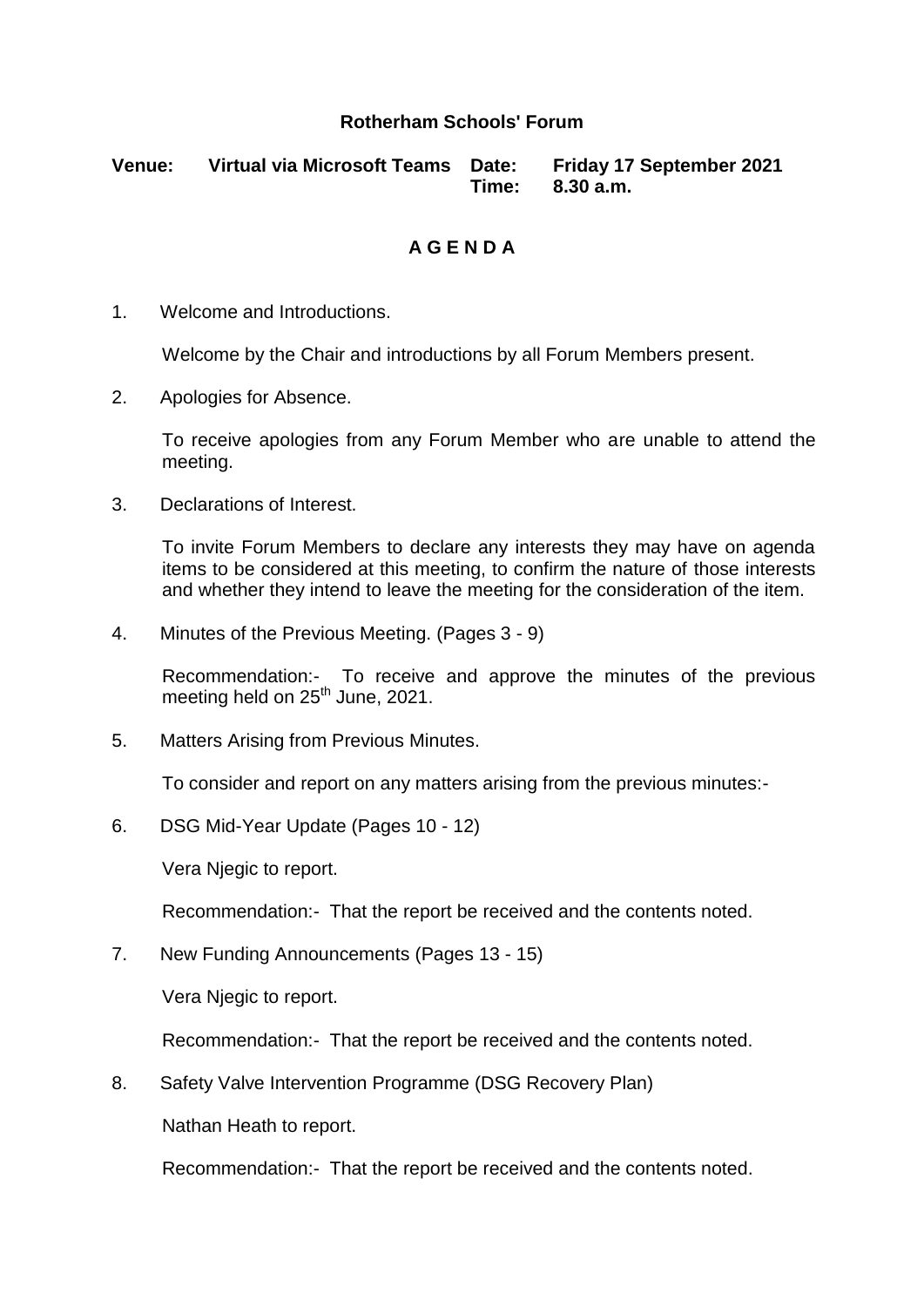9. SEN Inspection Update

Julie Day to report.

Recommendations:- That the update be received and the contents noted.

10. Alternative Provision Review and Update

Kelly Crompton to report.

Recommendations:- That the update be received and the contents noted.

11. Education Unions Facility Time (Pages 16 - 18)

Ian Henderson to report.

Recommendation:- To approve the consultation with schools.

12. Any Other Business.

Recommendation:- To receive any other items of urgent business.

13. Date of Next Meeting

Recommendation:- To consider and agree the date and time of the next meeting of the Rotherham Schools' Forum on Friday, 19<sup>th</sup> November, 2021 at 8.30 a.m. – venue to be confirmed.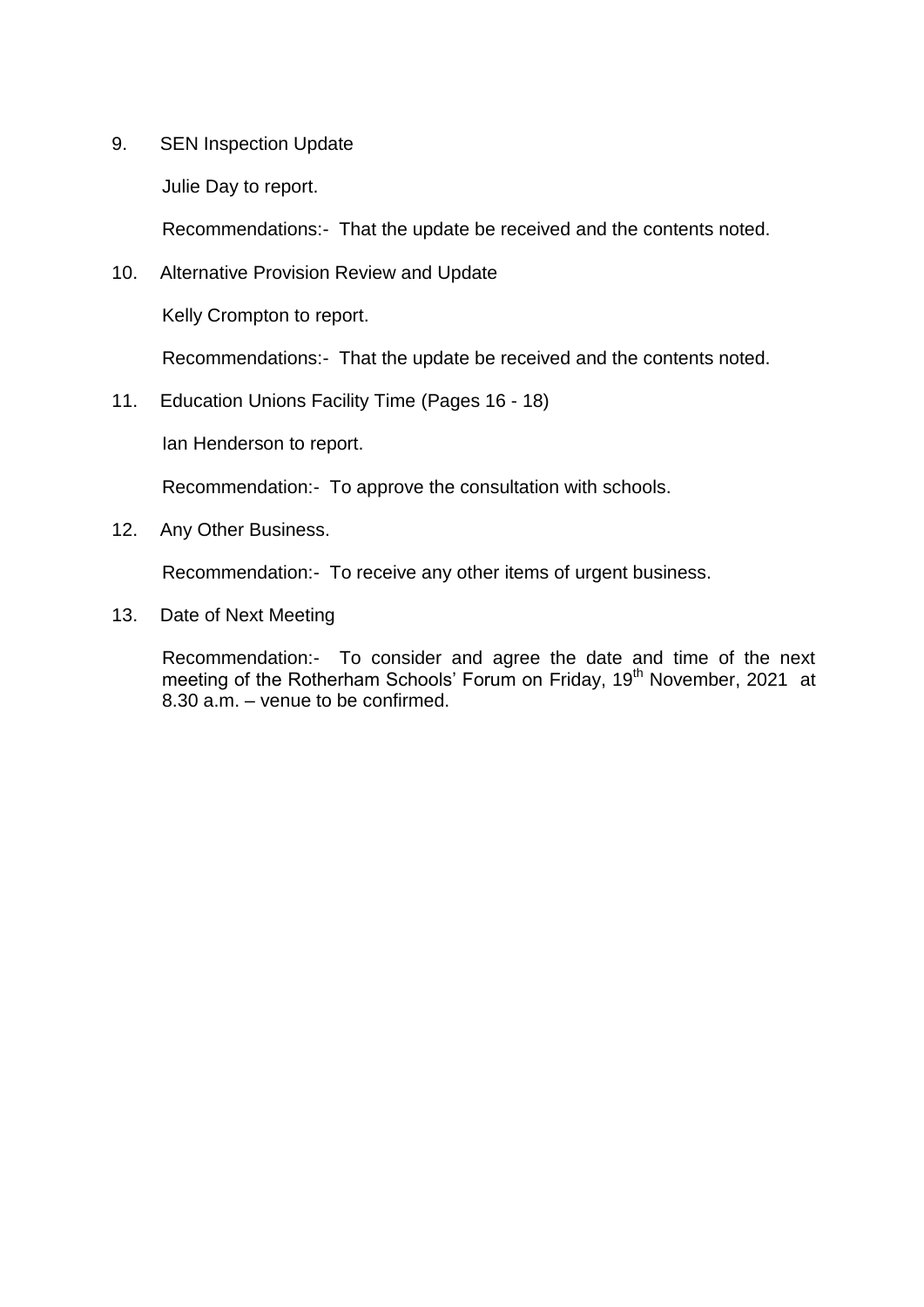**1 ROTHERHAM SCHOOLS' FORUM - 25/06/21**

#### **ROTHERHAM SCHOOLS' FORUM FRIDAY 25 JUNE 2021**

In Attendance:-

Deborah Ball (Treeton Primary (Academy) (in the Chair); Angela Acomb – Primary Maintained Governor Raymund Brent – Primary Maintained Governor Lianne Camaish, Aspire John Coleman – Nexus MAT Pepe Di'lasio – Wales High (Academy) Dean Fenton - Head of Access to Education Neil Hardwick – Head of Finance, CYPS, RMBC Nathan Heath – Assistant Director of Education, CYPS, RMBC Janet Hodkinson – GMB Representative Andy Krabbendam – Kiveton Park Infant and Harthill Primary (Academy) Angela McComb – Primary Maintained Governor David Naisbitt – Oakwood High (Academy) Vera Njegic - Principal Finance Officer, RMBC Kirsty Peart - Sitwell Infant (Maintained) Lynne Pepper – Herringthorpe Infant (Maintained) Debbie Pons – Clerk, RMBC Alan Richards – Secondary Governor Jackie Ross – Interim Head of SEND, CYPS Steve Scott – PVI Sector Sharon Stones – Head of Arnold Nursery and Children's Centre Paul Silvester – Newman Special School (Maintained) Nevine Towers – Diocese of Sheffield

Apologies were received from:-

Ian Henderson - H.R. Officer, RMBC

#### **1. WELCOME AND INTRODUCTIONS**

The Chair welcomed everyone to today's virtual meeting and introductions were made.

#### **2. DECLARATIONS OF INTEREST**

Pepe Di'lasio representing Wales High (Academy) declared an interest in Minute No. 3 (Membership of the Schools Forum) on the grounds that he was a NEU Trade Union Member. He did not vote on that item.

#### **3. CONSTITUTION AND MEMBERSHIP OF THE ROTHERHAM SCHOOLS' FORUM**

Further to Minute No. 99(c) of the previous meeting the Forum were asked to consider the inclusion of a trades union representation from the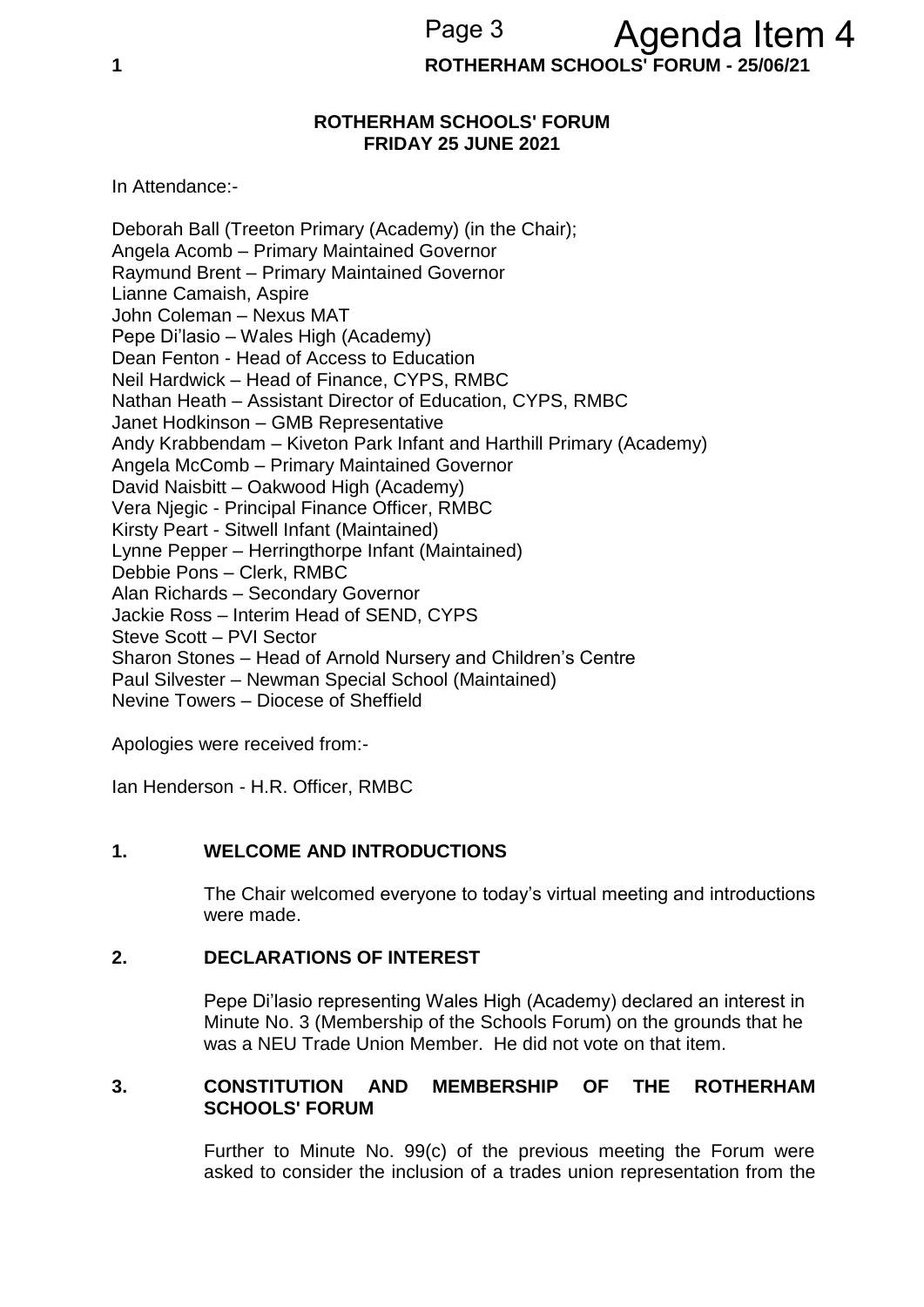#### **ROTHERHAM SCHOOLS' FORUM - 25/06/21 2**

NEU on the membership.

The Chair also asked that if any Schools' Forum member also wished to have a named substitute then they should forward this to the Clerk for it to be agreed at a forthcoming meeting.

Agreed:- That Colin Price be the named NEU member and that Patricia Graham be the named substitute.

(2) That any suggestions for named substitutes for other Schools Forum members be forwarded to the Clerk for inclusion on a future meeting for approval.

#### **4. MINUTES OF THE PREVIOUS MEETING**

Consideration was given to the minutes of the previous meeting held on 16<sup>th</sup> April, 2021.

Agreed:- That the minutes of the last meeting held on  $16<sup>th</sup>$  April, 2021, be approved as a true and accurate record.

#### **5. MATTERS ARISING FROM PREVIOUS MINUTES**

There were no matters arising that were no contained within the agenda items for this meeting.

#### **6. 2020/21 OUTTURN AND 2021/22 FUNDING**

Consideration was given the report presented by Neil Hardwick, Head of Schools' Finance which provided information on the 2020/21 outturn position of the dedicated schools grant (DSG).

A summary was also provided on details to maintained members of Schools Forum as to the surplus/deficit balances of the maintained schools within Rotherham.

The report also outlined the national picture on the High Needs Block as part of the overall Dedicated Schools Grant and the additional funding the Government was investing in education in the next two years as part of its spending review.

Further information was provided on the DSG central reserve deficit balance brought forward from 2020/21 being £19.9m. Pressures on high needs expenditure continued with a further deficit in 2020/21 of £2.0m which had contributed to a net deficit in the DSG Central Reserve of £21.3m after taking account of DSG balances in other DSG funding blocks and PRU balances.

The local authority had modelled the impact of the January 2021 early years census data and were expecting a reduction in funding of £222k.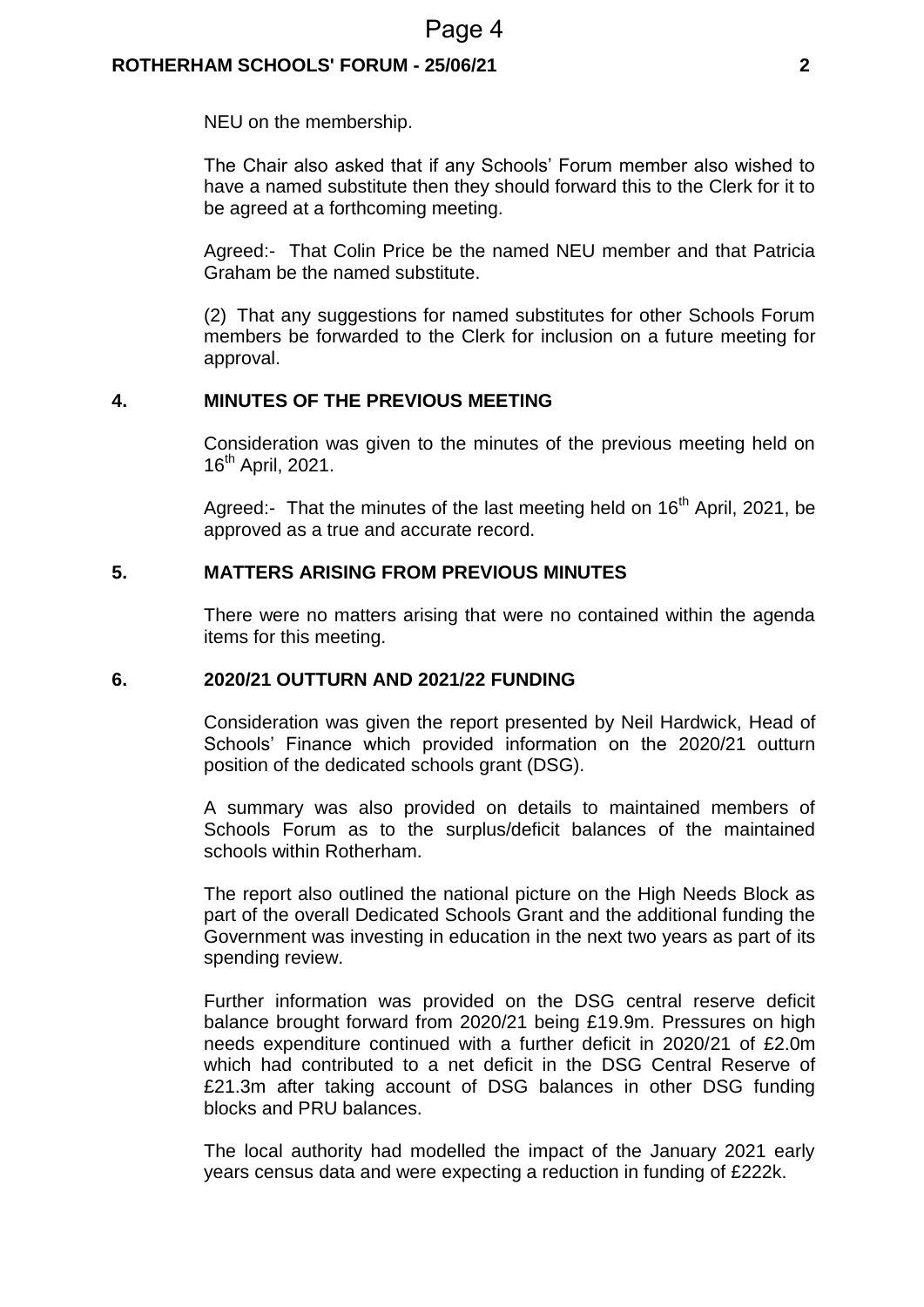#### **3 ROTHERHAM SCHOOLS' FORUM - 25/06/21**

The High Needs Block overspend was due to a number of factors; an increase in Education Health and Care Plans, an increase in the number of young people aged 16 to 25 with an EHCP who were now the responsibility of the Local Authority to fund, an increase in the number of children accessing higher cost provision and an increase in the number of pupils in Alternative Provisions (Pupil Referral Units).

In terms of Early Years the Government spending review announced additional funding for schools and high needs, compared to 2019-20, which would rise by £4.8 billion for 2021-22 and £7.1 billion for 2022-23.

In 2021/22 the £4.8 billion is split £4.020 billion to the Schools Block and £0.780 billion to the High Needs Block; the funding split for future years was still to be determined. For Rotherham this was an additional £5.5m for schools and £5.3m in the High Needs Block.

With regards to deficit balances individual schools were permitted to carry forward balances to be spent or replenished in subsequent financial years. In total, the carry forward on individual school budgets was an overall combined surplus of £3.180m.

Surplus balances, however, as of the 31st March, 2021 when compared with 2019/20 reflected an increase in year of £1.022m.

The increase in the level of surplus took account of the five schools that have converted to academies during 2020/2021. The in-year academy conversions were schools with cumulative balances of £303k as at 31ST March. 2020.

Of the total 2020/21 surplus balances, 10 schools hold balances above the thresholds set out in the Scheme for Financing Schools. The Scheme for Financing Schools sets out the financial arrangement between the local authority and the maintained schools. The scheme states that if a schools balance has exceeded the allowable surplus (8% of school budget share for nursery, primary and special, 5% for secondary) and allowing for commitments and any amounts assigned for a specific purpose then the local authority may deduct an amount equal to the excess balance.

Schools have recently submitted excess surplus balance plans detailing intended use.

Of the seven schools that were previously identified to be in deficit, three have now entered a surplus balance position, one had academy status with a deficit balance of £11k and three schools remain in deficit.

For all schools that were in a deficit position, individual three year budget recovery plans were in the process of being compiled. These would then be subject to formal review throughout the year.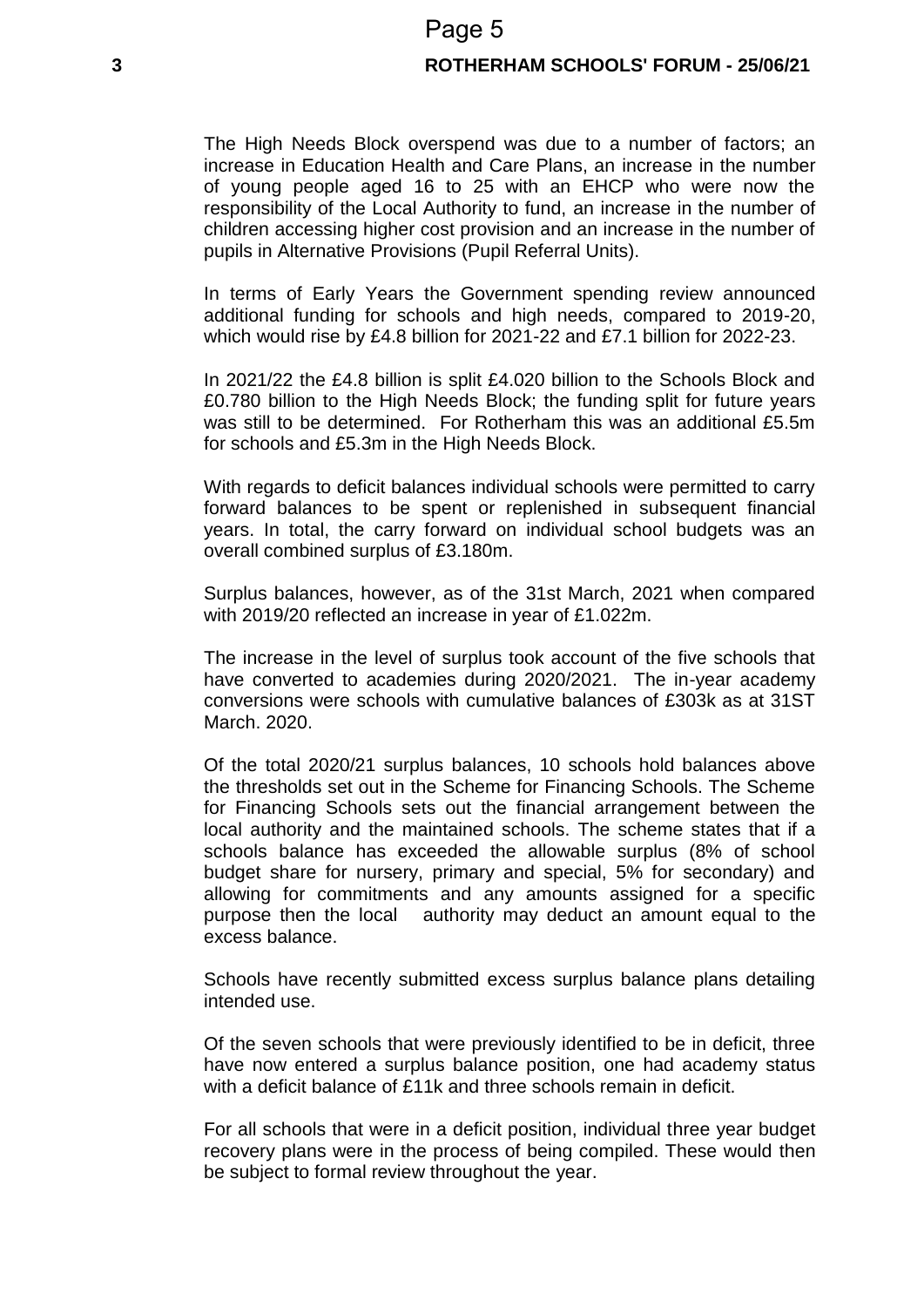### Page 6

#### **ROTHERHAM SCHOOLS' FORUM - 25/06/21 4**

A further update would be provided at the next Forum meeting in September, 2021.

Agreed:- (1) That the information contained within this report, particularly that the reserve balances have increased to £21.3m (centrally retained), be noted.

(2) That the deficit balance be noted, which was subject to change as this will be dependent on the early years adjustment for the Spring 2021 census count. Within the figures, an anticipated reduction of £222k has been accounted for.

(3) That a further update be provided for the next meeting.

#### **7. DSG HNB RECOVERY PLAN**

An update was provided via Nathan Heath, Neil Hardwick and Jackie Ross on the DSG/HNB Recovery Plan and the informal discussions that had been taking place with the DfE which would continue on a frequent basis.

For some Local Authorities in the same position as Rotherham these discussions have led to a Safety Valve Agreement, which would effectively agree a five-year repayment plan with an eventual write off. It was hoped that Rotherham, from the discussions, could be considered for the same such agreement. However, no presumption could be made that this would be extended to include Rotherham.

It was clear to Local Authorities there was a lack of High Needs Capital and insufficient funding.

In order to understand the position further for Rotherham's High Needs Budget a presentation was delivered via Powerpoint highlighting:-

- Strategy and Approach to the Plan.
- Understand and Managing Demand.
- The Improving Financial DSG Position.
- The need for strong grip.
- Benchmarking data to inform local system cultural change Moderate Learning Difficulties.
- Benchmarking data to inform local system cultural change SEMH.
- Benchmarking data to inform local system cultural change Severe Learning Difficulties and Profound and Multiple Learning Difficulties.
- Benchmarking data to inform local system cultural change Scrutinising our budget for best value - Place Funding.
- Benchmarking data to inform local system cultural change Scrutinising our budget for best value - Top-up funding.
- Engaging stakeholders through strong governance and leadership.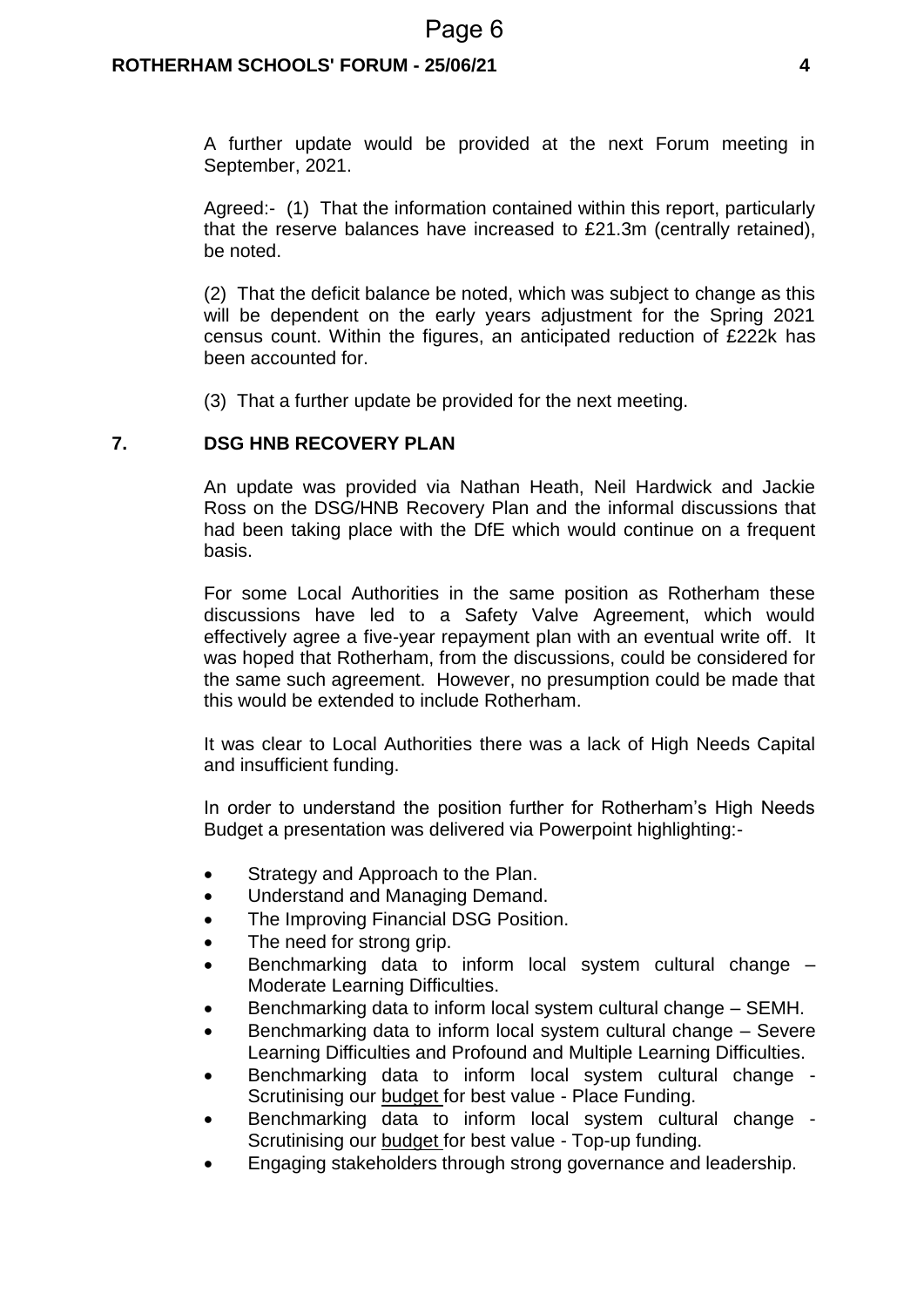## Page 7

#### **5 ROTHERHAM SCHOOLS' FORUM - 25/06/21**

- Shared commitment to good outcomes for children and young people.
- SEND Sufficiency Progress.
- LAC Sufficiency and transport.
- National, regional and sub-regional engagement.
- Strategic Approach to Spend Triangle.
- Next Steps on SEND Sufficiency Phases.

Forum Members welcomed the presentation and the progress to date. Due to the sequence of meetings taking place a further update on progress would take place at the next Forum meeting.

Agreed:- (1) That the update and presentation be received and the contents noted.

(2) That a further update be provided for the next meeting.

#### **8. HIGH NEEDS SUB-GROUP UPDATE**

Paul Silvester gave a brief summary of the outcome of the High Needs Sub-Group Meeting which took place on Monday, 14<sup>th</sup> June, 2021.

The Group looked at in detail at:-

- The current data available.
- Multi-agency working and partnerships.
- Lack of contact and engagement.
- Numbers of Education and Health Care Plans.
- Funding and regulatory structures.
- Expectations from the Green Paper.
- Sharing of Expertise.

The input of Forum Members was welcome and invitations could be extended to anyone interested in becoming part of the Sub-Group.

A further meeting was scheduled for  $12<sup>th</sup>$  July, 2021 and a further update on progress would be provided for the next Forum Meeting.

Agreed:- (1) That the update be received and noted.

(2) That a further update be provided to the next Forum meeting.

#### **9. PUPIL PREMIUM**

Neil Hardwick gave an update on Pupil Premium which was to be based on the October census rather than January.

In Rotherham this impact was around £900k on the school sector due to the Free School Meal voucher system. There had been a significant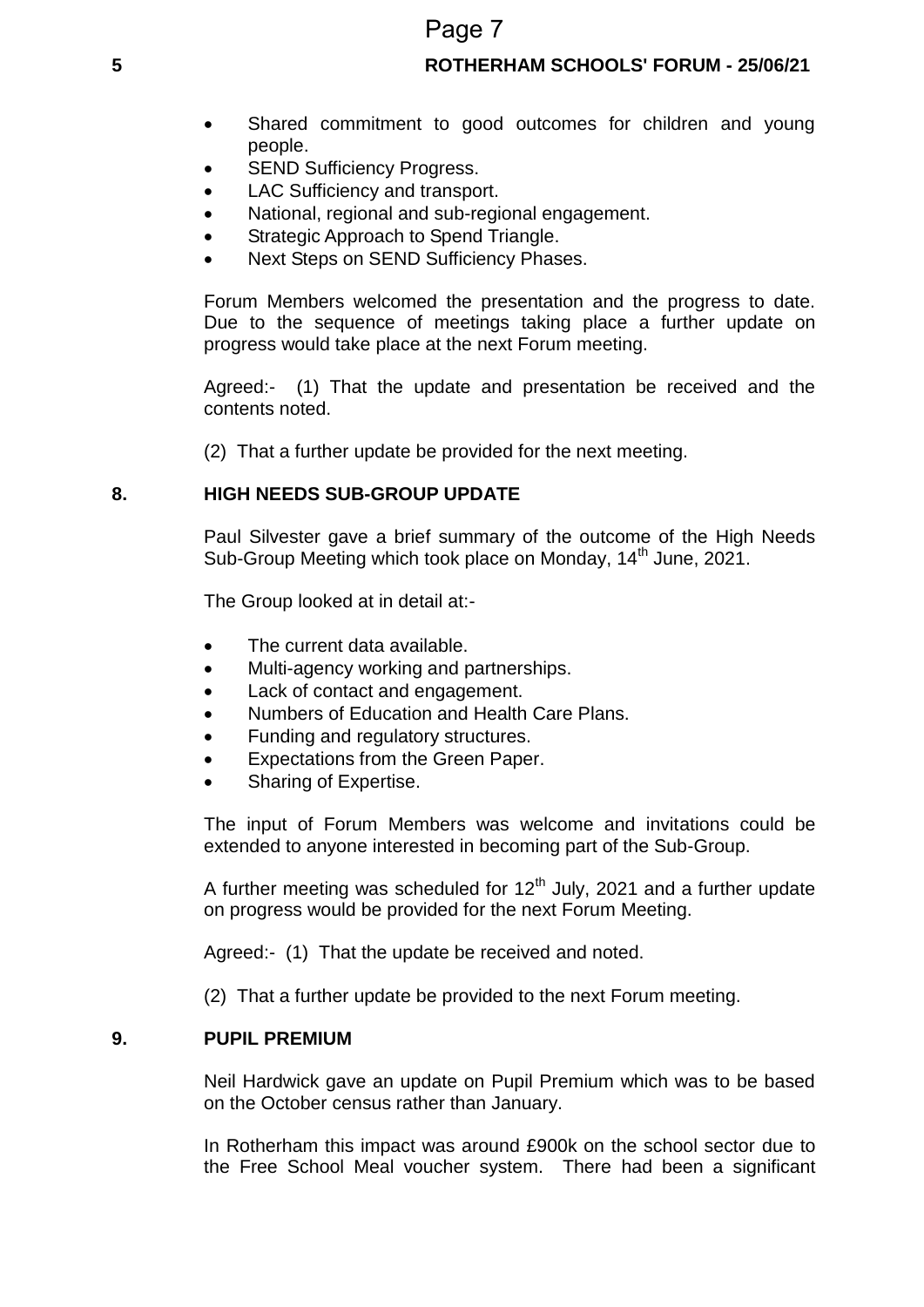#### **ROTHERHAM SCHOOLS' FORUM - 25/06/21 6**

increase in family eligibility and registrations.

Agreed:- That the update be received and noted.

#### **10. FREE SCHOOL MEALS UPDATE**

An update was provided by Neil Hardwick and Nathan Heath on the success and progress of the Free School Meal voucher system which had now been extended to include the six week holiday period.

This was still subject to final approval and details would be confirmed shortly.

Agreed:- That the update be received and noted.

#### **11. SUMMER SCHOOLS**

Nathan Heath provided the Schools Forum with an update on the situation with Summer Schools. The DfE had recently issued Summer Schools guidance with the aim of the programme being to deliver a blend of academic education and enrichment activities.

Schools would be asked to determine which pupils, from any year group, would most benefit from a summer school probably focusing this provision primarily on pupils making the transition into Year 7 and those eligible for Free School Meals.

Agreed:- That the update be received and noted.

#### **12. HEALTHY ACTIVITIES AND FOOD PROGRAMME GRANT**

Amy Woodhead provided insight into the Healthy Activities and Food Programme Grant which would provide holiday provision for children who received benefits-related free school meals.

Local authorities were being asked to ensure that the offer of free holiday club provision was available for all children eligible for and in receipt of free school meals in their area. This did not mean they were all required to attend as the provision was voluntary.

Local authorities must get written approval to use their funding to provide free or subsidised holiday club places for children who were not in receipt of benefits-related free school meals.

Some local authorities may co-ordinate their own provision and others may choose to work with another organisation to co-ordinate the provision on their behalf.

There was a good spread of provision across the borough and those children who were eligible would be provided with a unique reference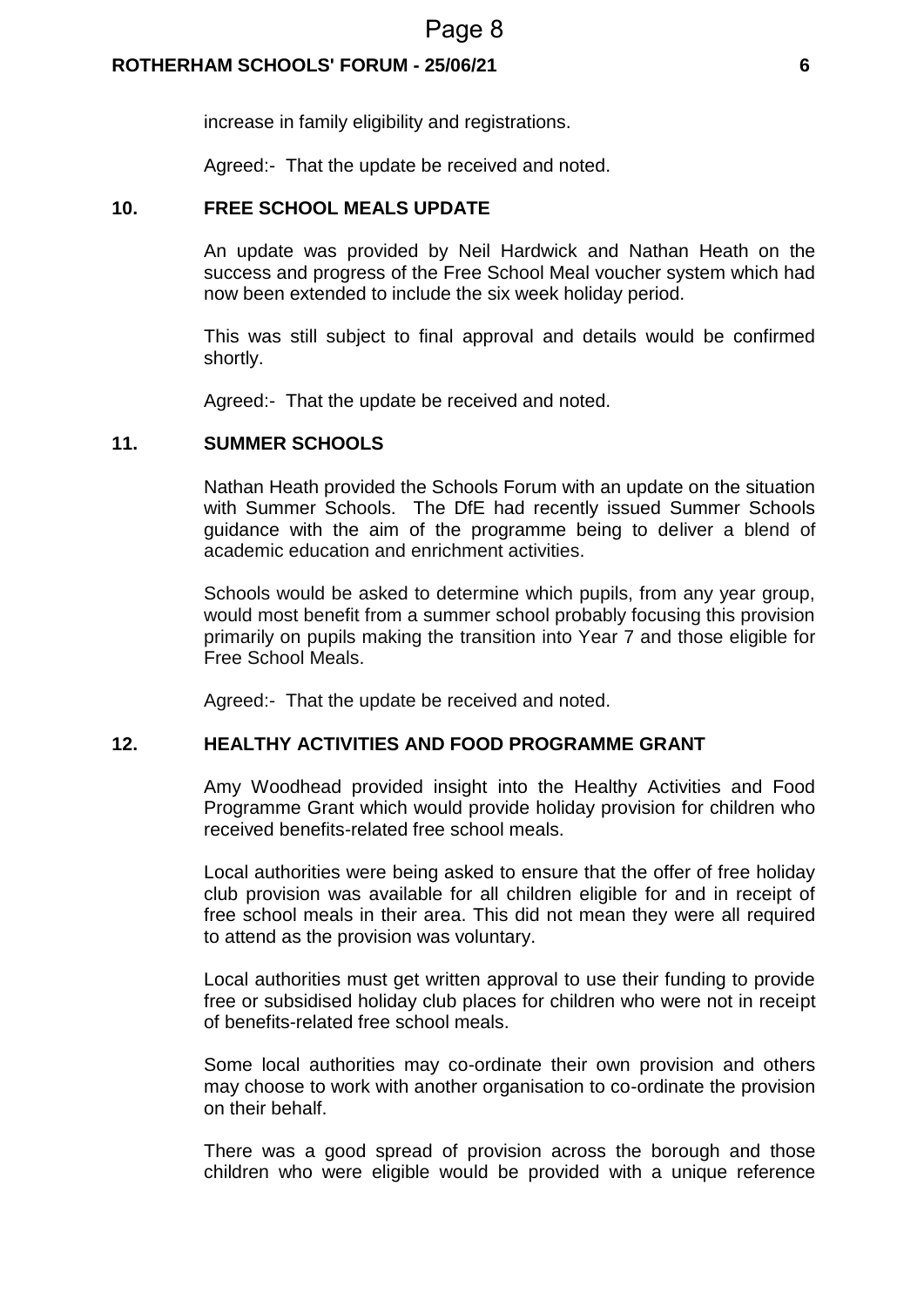### Page 9

#### **7 ROTHERHAM SCHOOLS' FORUM - 25/06/21**

number which must be given to the provider in order to receive their free place. These numbers would be sent to schools initially.

Further publicity on the pack on offer would be issued to schools shortly so this could be communicated to eligible groups.

Agreed:- That the information be received and the contents noted.

#### **13. SEMH FREE SCHOOL UPDATE**

Nathan Heath updated Forum Members on the current position with SEMH Free School as part of SEND Sufficiency Phase 3.

Well Spring Academy Trust from Barnsley was the successful bidder.

Ongoing dialogue would continue with the DfE providing reassurance that the governance structures were in place and contractual arrangements secured.

Agreed:- That the update on progress to date be received and noted.

#### **14. EDUCATION RECOVERY SUPPORT**

Vera Njegic introduced the guidance that had been provided about the programmes and activities the Department for Education was funding to support education recovery and children and young people's wellbeing.

This included the recovery package announced in June 2021 as well as existing programmes announced in June 2020 and February 2021. There were programmes and activities for pupils and students of all ages, including with consideration to disadvantaged pupils and students and those with SEND.

This guidance would be circulated to all providers in due course.

Agreed:- That the guidance be received and the contents noted.

#### **15. ANY OTHER BUSINESS**

There were no other items of business for consideration.

#### **16. DATE OF NEXT MEETING**

Agreed:- That the next meeting of the Schools' Forum take place on a virtual basis on Friday, 17th September, 2021 at 8.30 a.m.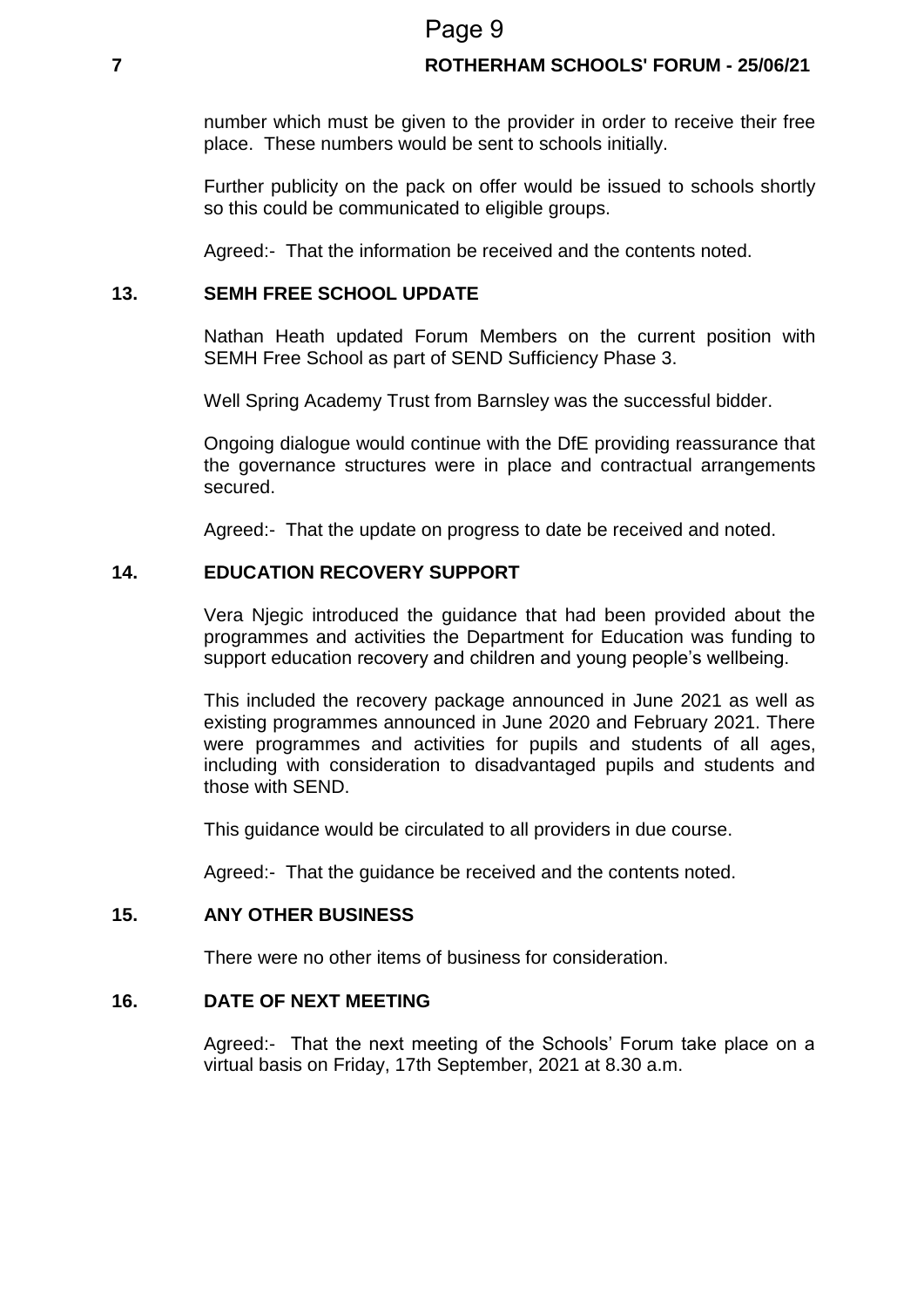|    | <b>Schools Forum Briefing</b> |                                      |  |
|----|-------------------------------|--------------------------------------|--|
| 1. | Date of meeting:              | 17th SEPTEMBER 2021                  |  |
| 2. | Title:                        | DSG 2021/22 - MID YEAR UPDATE REPORT |  |
| 3. | Directorate:                  | <b>CYPS</b>                          |  |

#### **1. SUBJECT: DSG 2021/22 – MID YEAR FUNDING UPDATE REPORT**

#### **2. PURPOSE OF REPORT**

To update all members of Schools Forum on the the wider dedicated schools grant (DSG) position for 2021/22.

### **3. RECOMMENDATION (S)**

That members note the current position.

#### **4. REASON FOR RECOMMENDATION (S)**

To ensure Schools Forum members are aware of the current year position of the wider dedicated schools grant (DSG) and the impact this has on the DSG reserve.

### **5. BACKGROUND INFORMATION**

5.1 The 2020/21 outturn provided the closing DSG reserve balances to be;

| High Needs Block            | $-E22.378m$ |
|-----------------------------|-------------|
| <b>Early Years Block</b>    | £ 0.430m    |
| Schools Block               | £ 0.906m    |
| Central Block*              | £ 0.000m    |
| <b>Pupil Referral Units</b> | $-E$ 0.216m |
| <b>Total</b>                | $-E21.258m$ |

\*It was agreed by Schools Forum to transfer the central block reserve against the High Needs Block deficit

On closure of the 2020/21 accounts the local authority had not been notified of the final early year's adjustment for 2020/21 as a result of the January schools & early year's census. The local authority estimated that this would be a clawback of £221,660. Notification of the actual adjustment has been delayed until the autumn.

The spring 2021 census is also used to re-run the allocations for 2021/22 financial year as outlined further in 5.2 below.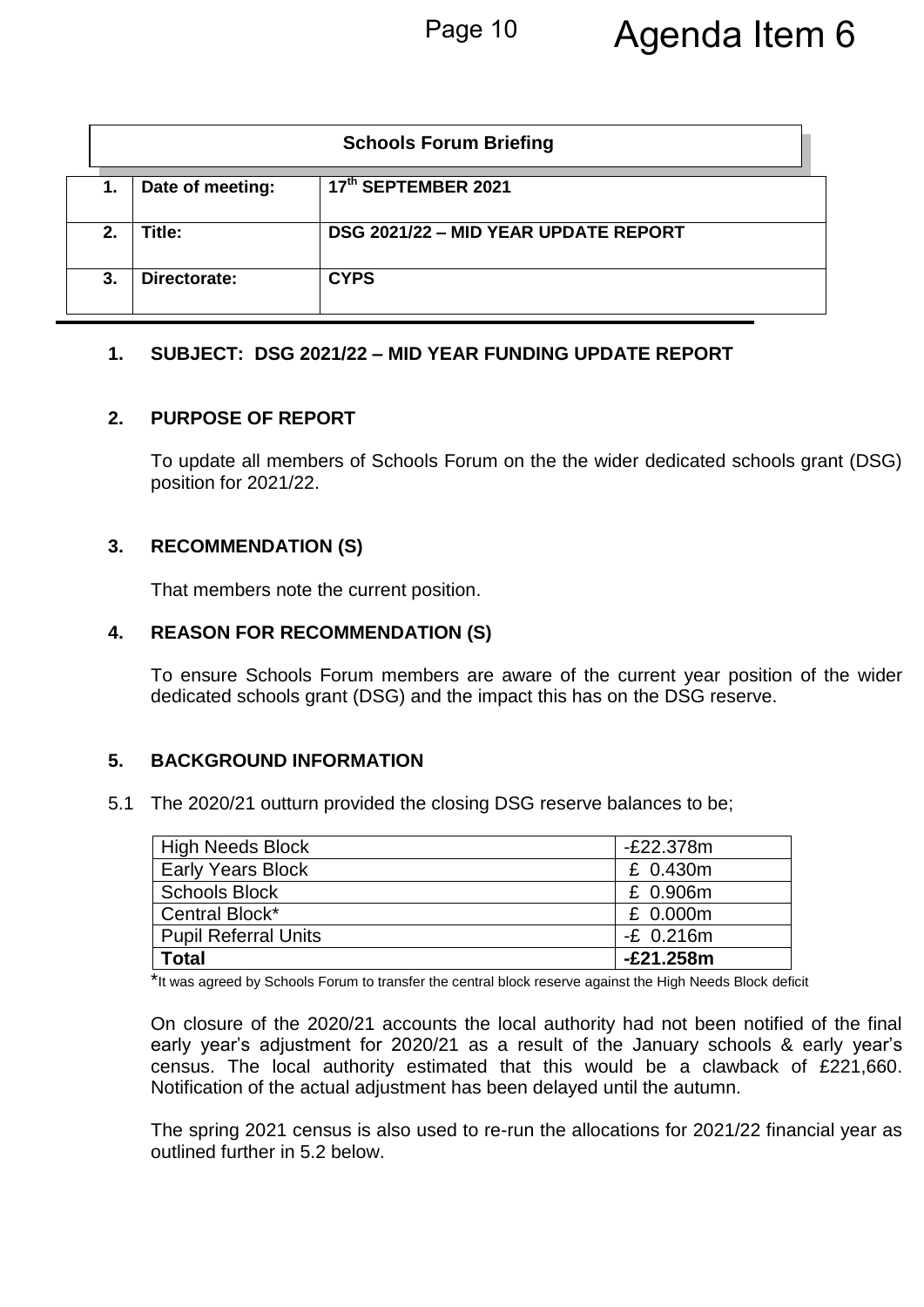#### 5.2 2021/22 overall DSG position

The initial allocations were issued in December 2020 and the latest July 2021 allocations have been updated as follows;

| £1.371m<br>£42.159m | £1.371m<br>£42.192m   | Nil<br>$(+£0.033m)$<br>Nil |
|---------------------|-----------------------|----------------------------|
| £272.782m           | £272.815m             | (E0.033m)                  |
|                     | £211.310m<br>£17.942m | £211.310m<br>£17.942m      |

*The above table excludes block transfers*

The High Needs adjustment can be analysed as:

```
Additional Funding for Imported Places (Jan 21 Census) (£33k)
```
This adjustment is to reflect any changes either in the placement by a local authority of pupils in schools and colleges located in other local authority areas (exports), or in the funding required by schools and colleges accepting pupils and students resident in other local authority areas (imports).

Excluding EFA direct funding of academies (and high needs places) the revised DSG allocations are;

|                          | Allocation | Additional information                                                      |
|--------------------------|------------|-----------------------------------------------------------------------------|
| Schools block            | £32,979m   | After recoupment for all conversions as<br>notified by the DfE in July 2021 |
| Central schools<br>block | £1.371m    |                                                                             |
|                          |            |                                                                             |
| <b>High Needs block</b>  | £35,340m   | Allocation less £6.852m for ESFA direct<br>funded places                    |
| Early Years block        | £17.942m   | Incl. EYPP & DAF funding allocations                                        |
|                          |            |                                                                             |
| <b>Total</b>             | £87.632m   |                                                                             |
|                          |            |                                                                             |

5.3 As at the end of August (period 5), the anticipated outturn position is as follows:

Early Years are currently forecasting a breakeven position at year end.

High Needs DSG has a forecast overspend of £0.756m based on the DSG recovery plan and included anticipated growth on EHCs numbers and the implementation of new developments linked to the SEND Sufficiency Strategy see table below for details: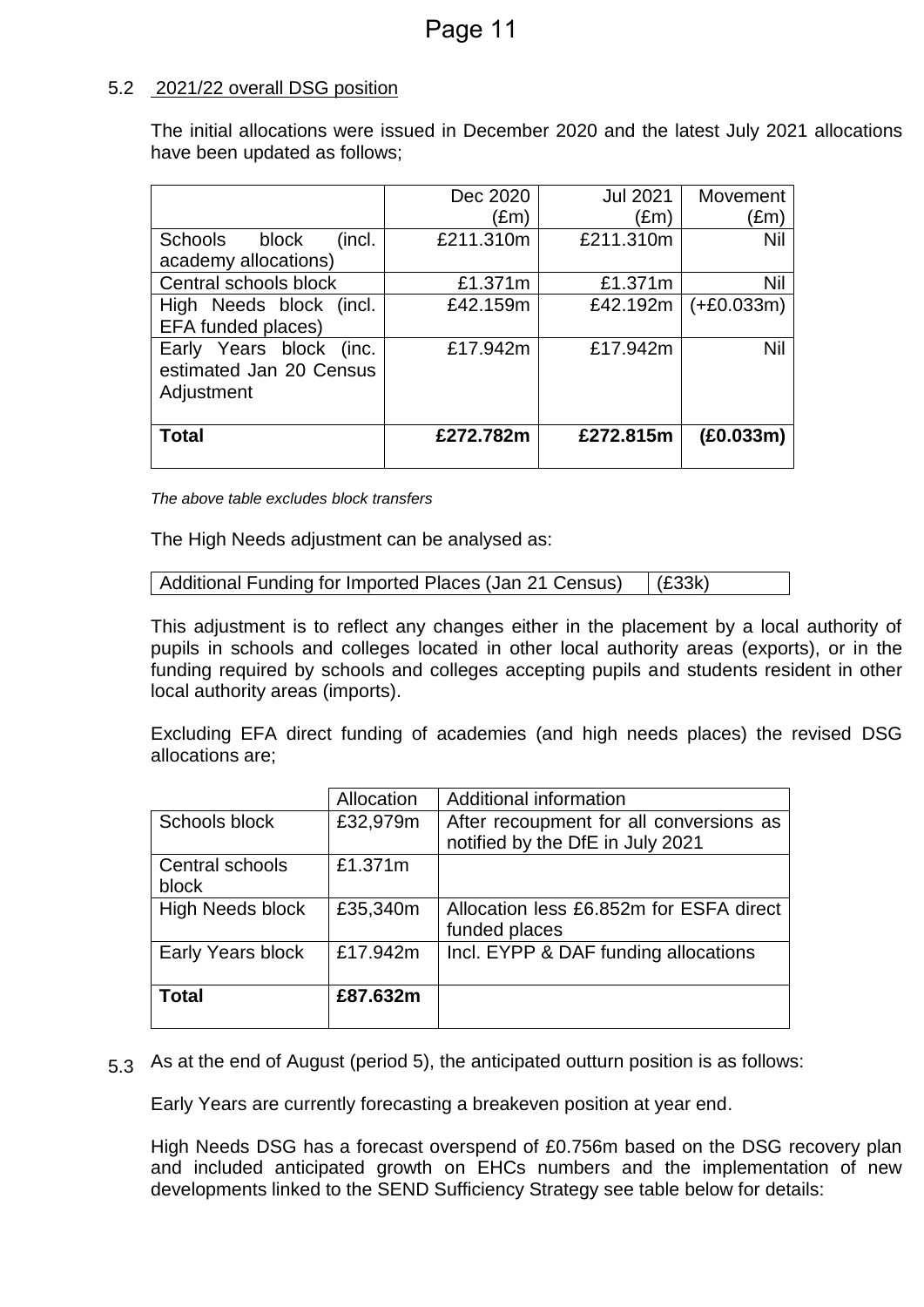Page 12

| <b>High Needs Block Budget</b><br>Monitor @ 31 August 2021 | <b>Budgete</b><br>d Place<br><b>Numbers</b><br>April to<br>August<br>2021 | <b>Budgete</b><br>d Place<br><b>Numbers</b><br>Septemb<br>$er -$<br>March<br>2022 | Original<br><b>Budget</b><br>2021/22 | Revised<br><b>Budget</b><br>2021/22 | Forecast<br>Expenditu<br>re 2021/22 | Forecast<br>Variance<br><b>Revised</b><br><b>Budget</b><br>2021/22 | <b>Comments</b>                                                                                                                                                                                                                                            |
|------------------------------------------------------------|---------------------------------------------------------------------------|-----------------------------------------------------------------------------------|--------------------------------------|-------------------------------------|-------------------------------------|--------------------------------------------------------------------|------------------------------------------------------------------------------------------------------------------------------------------------------------------------------------------------------------------------------------------------------------|
| <b>Special Schools</b>                                     | 800                                                                       | 970                                                                               | 16.534.647                           |                                     | 18.606.782 18.606.783               |                                                                    | £2m growth relates to increase in place numbers<br>above HNL returns. Actual places have grown by 10<br><b>0</b> above October census, with Rotherham pupils<br>increasing by 23 and other LA's reducing by 13.<br>Funding transferred from Top Up Budget. |
| <b>Primary Resource Units</b>                              | 19                                                                        | 23                                                                                | 212,144                              | 242,144                             | 242,144                             |                                                                    |                                                                                                                                                                                                                                                            |
| <b>Secondary Resource Units</b>                            | 21                                                                        | 30                                                                                | 332,447                              | 332,447                             | 332,447                             | U                                                                  |                                                                                                                                                                                                                                                            |
| <b>Top Up Funding</b>                                      | 201                                                                       | 212                                                                               | 7,790,102                            | 5,720,967                           | 6,238,437                           | 517,470                                                            | Based on additional place and top up funding for<br>Special School acadamies                                                                                                                                                                               |
| <b>Alternative Provision</b>                               | 268                                                                       | 212                                                                               | 5,543,479                            | 5,543,479                           | 5,596,021                           | 52,542                                                             |                                                                                                                                                                                                                                                            |
| <b>External Residentials</b>                               |                                                                           | 5                                                                                 | 2,331,700                            | 2,331,700                           | 2,027,123                           | $-304,577$                                                         | Underspend relates to fewer post 18 in educational<br>residential placements                                                                                                                                                                               |
| <b>Independent Service Providers</b>                       | 208                                                                       | 239                                                                               | 8.358.600                            | 8.358.600                           | 8.735.808                           | 377,208                                                            | Pressure relates to number and cost of post 16 ISP<br>Iplacements.                                                                                                                                                                                         |
| <b>Inclusion Services</b>                                  | 19                                                                        | 19                                                                                | 2,292,169                            | 2,292,169                           | 2,433,399                           | 141,230                                                            | Pressures relate to Hearing Impaired Service and<br>Inclusion Services                                                                                                                                                                                     |
| <b>Other Education Services</b>                            | 14                                                                        | 15                                                                                | 351,958                              | 351,958                             | 323,779                             | $-28,179$                                                          |                                                                                                                                                                                                                                                            |
| <b>CCP &amp; FE Places</b>                                 | 223                                                                       | 239                                                                               | 1,449,643                            | 1,449,643                           | 1,449,643                           | 0                                                                  |                                                                                                                                                                                                                                                            |
| <b>Total</b>                                               | 1,778                                                                     | 1,965                                                                             | 45,196,889                           |                                     | 45,229,889 45,985,584               | 755,694                                                            |                                                                                                                                                                                                                                                            |

Based on the above, the level of DSG central reserves deficit will increase from a deficit of £21.258m (carried forward from 2020/21) to £22.014m at the end of 2021/22 This would equate to 8.07% of the overall DSG allocation.

In summary, the financial sustainability of the high needs block remains a significant cause for concern for the borough and will require the support of the School Forum to implement the strategies to assist in reducing the financial pressures in the High Needs Bloc.

#### **Name and contact details**

Neil Hardwick Head of Finance (CYPS) Tel:01709 25408 Email:neil.hardwick@rotherham.gov.uk

Vera Njegic Principal Finance Officer (Schools Finance) <Tel:01709> 822042 Email: vera.njegic@rotherham.gov.uk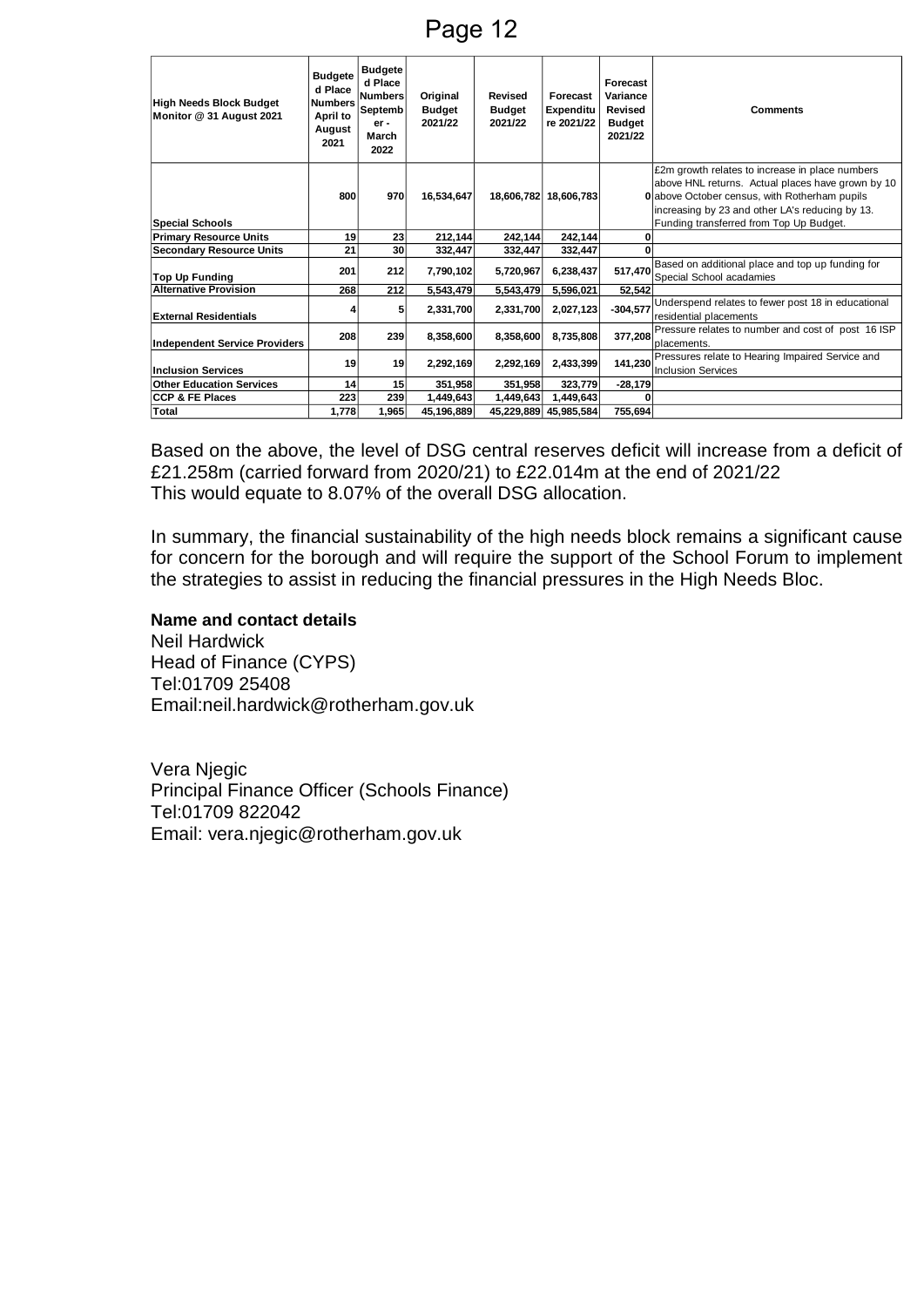### **Schools Forum Briefing**

|    | Date of meeting: | 17th September 2021                                                               |
|----|------------------|-----------------------------------------------------------------------------------|
|    | Title:           | New Funding Announcement - Pre 16 Schools Revenue<br><b>Funding for 2022/2023</b> |
| 3. | Directorate:     | <b>Finance and Customer Services Directorate</b>                                  |

#### **1. SUBJECT: NEW FUNDING ANNOUNCEMENT**

#### **2. PURPOSE OF REPORT**

To inform Schools Forum members of the recently announced School Funding Update

#### **3. RECOMMENDATION (S)**

That members note this information and ensure they make school/academies that they represent aware of this information.

#### **4. REASON FOR RECOMMENDATION (S)**

To ensure Schools Forum members are aware of the latest announcements relating to funding.

#### **5. BACKGROUND INFORMATION**

5.1 On 19th July the Minister of State for School Standards made a written statement setting of the key aspects to schools, high needs and central school services national funding formula for 2022/2023.

#### 6. **SCHOOLS AND HIGH NEEDS**

6.1 Provisional funding allocations for 2022/2023 through the schools, high needs and central services national funding formula (NFF) have been published.

School funding is increasing by 3.2% overall and by 2.8% per pupil, compared with 2021 to 2022.

High needs funding is increasing by £780m or 9.6% in 2022/2023. The high needs NFF will ensure that every local authority receives at least an 8% increase per head of population.

The DfE has made a technical change to the historic spend factor within the high needs NFF, following consultation this year. The factor has been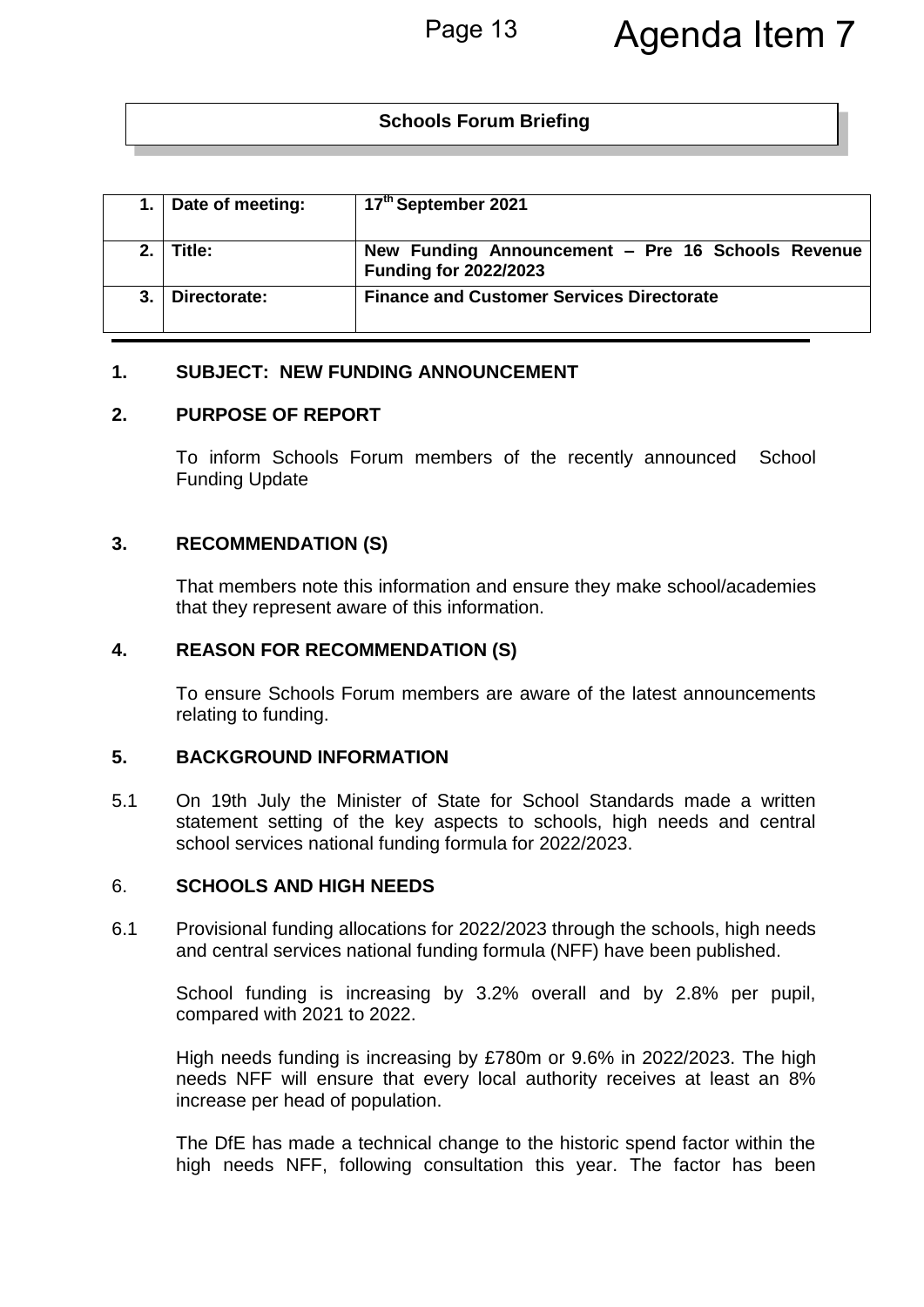updated to use 50% of local authorities' actual spend data in 2017 to 2018 rather than their planned spend.

#### **Funding factors used in the 2022 to 2023 schools national formulae**

- 6.2 The DfE are decreasing the funding lag for the "FSM6" deprivation funding factor by 9 months, by moving from using the previous year's January census to the October census for measuring eligibility.
- 6.3 In calculating low prior attainment proportions, data from the 2019 early years foundation stage profile (EYFSP) and key stage 2 (KS2) tests is used as a proxy for the 2020 tests, following the cancellation of assessment due to the pandemic.
- 6.4 Pupils who joined a school between January and May 2020 attract funding for mobility on the basis of their entry date, rather than by virtue of the May school census being their first census at the current school (the May 2020 census did not take place due to the pandemic).
- 6.3 Schools' business rates will be paid by ESFA to billing authorities directly on behalf of all state funded schools from 2022 to 2023 onwards. More information to follow.
- 7. Local authorities will only be able to transfer 0.5% of their Schools block with School Forum approval. To transfer more than this or any amount without Forum approval, they will have to submit a request to the DfE.
- 7.1 Final dedicated schools grant allocations will be released in December 2021 (following the October 2021 census).
- 7.2 The DfE has issued an initial consultation on how they propose to move towards a hard NFF in which all mainstream schools will have their funding allocated according to a single national formula rather than individual local formulae as in the current system. The consultation closes on  $30<sup>th</sup>$  September 2021. For reference, 2021/2022 NFF and Rotherham factor and values are shown on Appendix A along with the recently published 2022/2023 NFF.

[https://www.gov.uk/government/consultations/fair-school-funding-for-all-completing-our-reforms-to-the](https://eur02.safelinks.protection.outlook.com/?url=https%3A%2F%2Fwww.gov.uk%2Fgovernment%2Fconsultations%2Ffair-school-funding-for-all-completing-our-reforms-to-the-national-funding-formula&data=04%7C01%7Cvera.njegic%40rotherham.gov.uk%7C511d2ac949ce4c34b4bb08d94aa795e0%7C46fbe6fd78ae47699c1dbcea97378af6%7C0%7C0%7C637622905901911142%7CUnknown%7CTWFpbGZsb3d8eyJWIjoiMC4wLjAwMDAiLCJQIjoiV2luMzIiLCJBTiI6Ik1haWwiLCJXVCI6Mn0%3D%7C1000&sdata=Xl4rs7ptaB40%2B1%2F1JtKKPxWwhr9a3cXySfa36ewzR5c%3D&reserved=0)[national-funding-formula](https://eur02.safelinks.protection.outlook.com/?url=https%3A%2F%2Fwww.gov.uk%2Fgovernment%2Fconsultations%2Ffair-school-funding-for-all-completing-our-reforms-to-the-national-funding-formula&data=04%7C01%7Cvera.njegic%40rotherham.gov.uk%7C511d2ac949ce4c34b4bb08d94aa795e0%7C46fbe6fd78ae47699c1dbcea97378af6%7C0%7C0%7C637622905901911142%7CUnknown%7CTWFpbGZsb3d8eyJWIjoiMC4wLjAwMDAiLCJQIjoiV2luMzIiLCJBTiI6Ik1haWwiLCJXVCI6Mn0%3D%7C1000&sdata=Xl4rs7ptaB40%2B1%2F1JtKKPxWwhr9a3cXySfa36ewzR5c%3D&reserved=0)

#### 8.1 **CENTRAL SCHOOLS SERVICES**

Central schools services funding in 2022-23 will increase by 2% for the ongoing responsibilities that local authorities continue to have for all schools.

**Name and contact details** Vera Njegic Principal Finance Officer (Schools Finance) Tel: 01709 822042 email [vera.njegic@rotherham.gov.uk](mailto:vera.njegic@rotherham.gov.uk)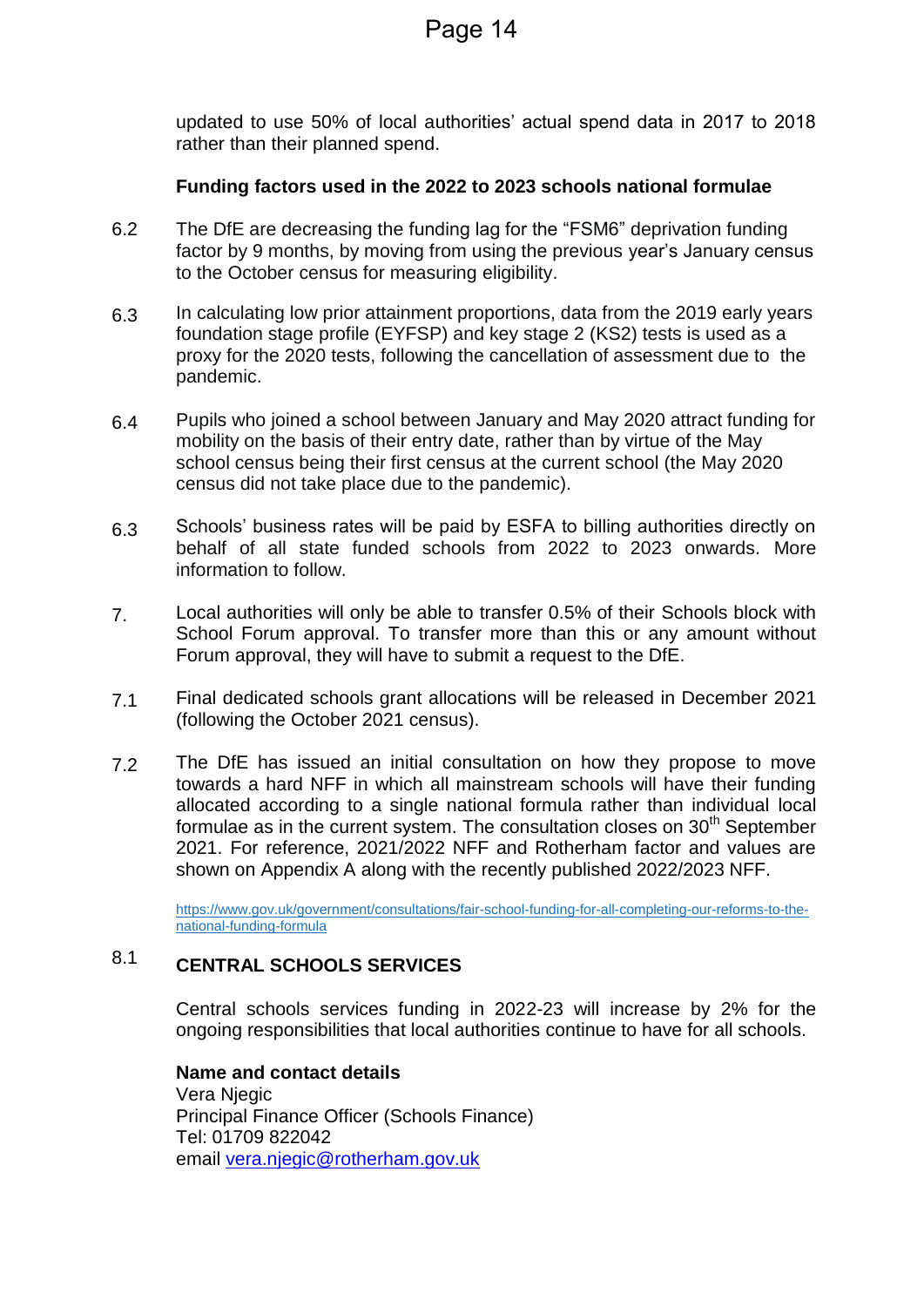# Appendix A

## Table 1

| 2021/2022 National Funding Formula (NFF) |             |             |  |  |
|------------------------------------------|-------------|-------------|--|--|
| Factors                                  | Primary     | Secondary   |  |  |
| <b>AWPU Primary</b>                      | £3,123.00   |             |  |  |
| AWPU KS3                                 |             | £4,404.00   |  |  |
| AWPU KS4                                 |             | £4,963.00   |  |  |
| Dep Ever 6                               | £575.00     | £840.00     |  |  |
| Dep FSM                                  | £460.00     | £460.00     |  |  |
| <b>IDACI Band F</b>                      | £215.00     | £310.00     |  |  |
| <b>IDACI Band E</b>                      | £260.00     | £415.00     |  |  |
| <b>IDACI Band D</b>                      | £410.00     | £580.00     |  |  |
| <b>IDACI Band C</b>                      | £445.00     | £630.00     |  |  |
| <b>IDACI Band B</b>                      | £475.00     | £680.00     |  |  |
| <b>IDACI Band A</b>                      | £620.00     | £865.00     |  |  |
| <b>LPA</b>                               | £1,095.00   | £1,660.00   |  |  |
| EAL <sub>3</sub>                         | £550.00     | £1,485.00   |  |  |
| Lump sum                                 | £117.800.00 | £117.800.00 |  |  |

## Table 2

| 2021/2022 Rotherham Funding Formula |             |             |  |  |
|-------------------------------------|-------------|-------------|--|--|
| Factors                             | Primary     | Secondary   |  |  |
| <b>AWPU Primary</b>                 | £3,123.00   |             |  |  |
| AWPU KS3                            |             | £4,404.00   |  |  |
| AWPU KS4                            |             | £4,963.00   |  |  |
| Dep Ever 6                          | £575.00     | £840.00     |  |  |
| Dep FSM                             | £460.00     | £460.00     |  |  |
| <b>IDACI Band F</b>                 | £215.00     | £310.00     |  |  |
| <b>IDACI Band E</b>                 | £260.00     | £415.00     |  |  |
| <b>IDACI Band D</b>                 | £385.00     | £535.00     |  |  |
| <b>IDACI Band C</b>                 | £405.00     | £560.00     |  |  |
| <b>IDACI Band B</b>                 | £422.00     | £590.00     |  |  |
| <b>IDACI Band A</b>                 | £580.00     | £790.00     |  |  |
| <b>LPA</b>                          | £995.00     | £1,560.00   |  |  |
| EAL <sub>3</sub>                    | £550.00     | £1,485.00   |  |  |
| Lump sum                            | £117,800.00 | £117,800.00 |  |  |

# Table 3

| 2022/2023 Indicative National<br><b>Funding Formula (NFF)</b> |             |             |  |  |
|---------------------------------------------------------------|-------------|-------------|--|--|
| Factors                                                       | Primary     | Secondary   |  |  |
| <b>AWPU Primary</b>                                           | £3,217.00   |             |  |  |
| AWPU KS3                                                      |             | £4,536.00   |  |  |
| AWPU KS4                                                      |             | £5,112.00   |  |  |
| Dep Ever 6                                                    | £590.00     | £865.00     |  |  |
| Dep FSM                                                       | £470.00     | £470.00     |  |  |
| <b>IDACI Band F</b>                                           | £220.00     | £320.00     |  |  |
| <b>IDACI Band E</b>                                           | £270.00     | £425.00     |  |  |
| <b>IDACI Band D</b>                                           | £420.00     | £595.00     |  |  |
| <b>IDACI Band C</b>                                           | £460.00     | £650.00     |  |  |
| <b>IDACI Band B</b>                                           | £490.00     | £700.00     |  |  |
| <b>IDACI Band A</b>                                           | £640.00     | £890.00     |  |  |
| LPA                                                           | £1,130.00   | £1,710.00   |  |  |
| EAL <sub>3</sub>                                              | £565.00     | £1,530.00   |  |  |
| Lump sum                                                      | £121,300.00 | £121,300.00 |  |  |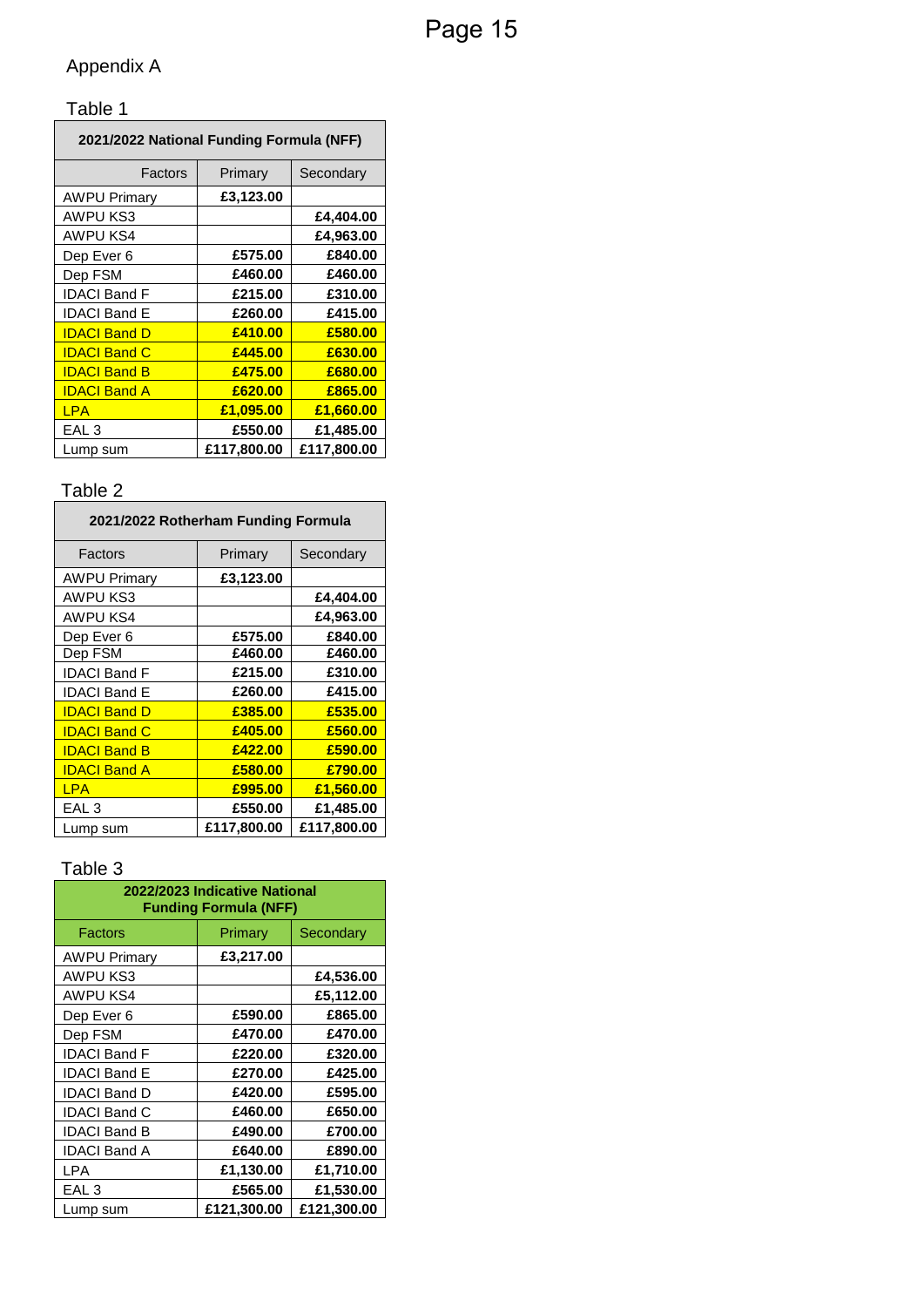

|                 |                                                                                                                                                                                                                                                                                                                                                                                                                                                                                                                                                                             | TO:                            | <b>Schools Forum</b>                                                                                                                                                                                                                                                                                                                                                                                                                                                                                                                                                                                                                                                                                                             |  |
|-----------------|-----------------------------------------------------------------------------------------------------------------------------------------------------------------------------------------------------------------------------------------------------------------------------------------------------------------------------------------------------------------------------------------------------------------------------------------------------------------------------------------------------------------------------------------------------------------------------|--------------------------------|----------------------------------------------------------------------------------------------------------------------------------------------------------------------------------------------------------------------------------------------------------------------------------------------------------------------------------------------------------------------------------------------------------------------------------------------------------------------------------------------------------------------------------------------------------------------------------------------------------------------------------------------------------------------------------------------------------------------------------|--|
|                 |                                                                                                                                                                                                                                                                                                                                                                                                                                                                                                                                                                             | <b>DATE:</b>                   | 17 September 2021                                                                                                                                                                                                                                                                                                                                                                                                                                                                                                                                                                                                                                                                                                                |  |
| <b>BRIEFING</b> |                                                                                                                                                                                                                                                                                                                                                                                                                                                                                                                                                                             | <b>LEAD</b><br><b>OFFICER:</b> | lan Henderson<br>HR Manager Assistant Chief Executive's<br>01709 822467                                                                                                                                                                                                                                                                                                                                                                                                                                                                                                                                                                                                                                                          |  |
|                 |                                                                                                                                                                                                                                                                                                                                                                                                                                                                                                                                                                             | TITLE:                         | <b>Education Unions Facility Time</b>                                                                                                                                                                                                                                                                                                                                                                                                                                                                                                                                                                                                                                                                                            |  |
|                 | 1. Background                                                                                                                                                                                                                                                                                                                                                                                                                                                                                                                                                               |                                |                                                                                                                                                                                                                                                                                                                                                                                                                                                                                                                                                                                                                                                                                                                                  |  |
| $1.1$           | Safety Representatives and Safety Committees Regulations 1997.                                                                                                                                                                                                                                                                                                                                                                                                                                                                                                              |                                | There are several pieces of legislation which provide a legal obligation on employers to<br>provide paid time off to elected trade union representatives from their employment to<br>enable them to carry out trade union duties. These include the Trade Union and Labour<br>Relations (Consolidation) Act 1992, the Health and Safety at Work etc Act 1974 and the                                                                                                                                                                                                                                                                                                                                                             |  |
| 1.2             | The amount of secondment time granted to each education union in Rotherham is<br>dependent upon the funds available from contributing Schools/Academies to the Facility<br>Time Buyback Scheme. The funding received pays for the release of the union officials<br>from their employing school. The amount of facility time available is reviewed and<br>agreed each year and should the funding be reduced or increased, for example through<br>variations in the number of schools contributing, the amount of seconded time off is<br>reduced or increased accordingly. |                                |                                                                                                                                                                                                                                                                                                                                                                                                                                                                                                                                                                                                                                                                                                                                  |  |
| 1.3             | Schools who decide not to "opt in" to the buyback scheme have a legal responsibility to<br>fully train and accredit trade union representatives who would then be entitled to<br>reasonable time off with pay to carry out trade union duties.                                                                                                                                                                                                                                                                                                                              |                                |                                                                                                                                                                                                                                                                                                                                                                                                                                                                                                                                                                                                                                                                                                                                  |  |
| 1.4             | (E2, 939).                                                                                                                                                                                                                                                                                                                                                                                                                                                                                                                                                                  |                                | Over the past twelve months local trade union representatives have continued to provide<br>advice to, support, and represent members in many maintained schools and academies<br>across the borough. Union advice given in such a way, helps to clarify a member's<br>rights, entitlements, and can resolve a potential dispute without recourse to any school<br>procedure and can prevent any unnecessary conflict/dispute in school. This type of work<br>frequently prevents the escalation of a situation in a school and avoids possible<br>disruption/additional cost to the school. ACAS estimate the annual cost (including<br>management and resolution) for each individual involved in conflict at just under £3,000 |  |
| 1.5<br>1.6      | schools.                                                                                                                                                                                                                                                                                                                                                                                                                                                                                                                                                                    |                                | During the pandemic, trade unions, through engagement with the Local authority, have<br>also enabled coherent and consistent messages to be communicated to colleagues in                                                                                                                                                                                                                                                                                                                                                                                                                                                                                                                                                        |  |
|                 | provision of trade union representatives in schools.                                                                                                                                                                                                                                                                                                                                                                                                                                                                                                                        |                                | Following consultation with Schools Forum in October 2020, it was agreed that from<br>April 2021 all Council maintained schools' budget would be de-delegated to support the                                                                                                                                                                                                                                                                                                                                                                                                                                                                                                                                                     |  |
|                 |                                                                                                                                                                                                                                                                                                                                                                                                                                                                                                                                                                             |                                |                                                                                                                                                                                                                                                                                                                                                                                                                                                                                                                                                                                                                                                                                                                                  |  |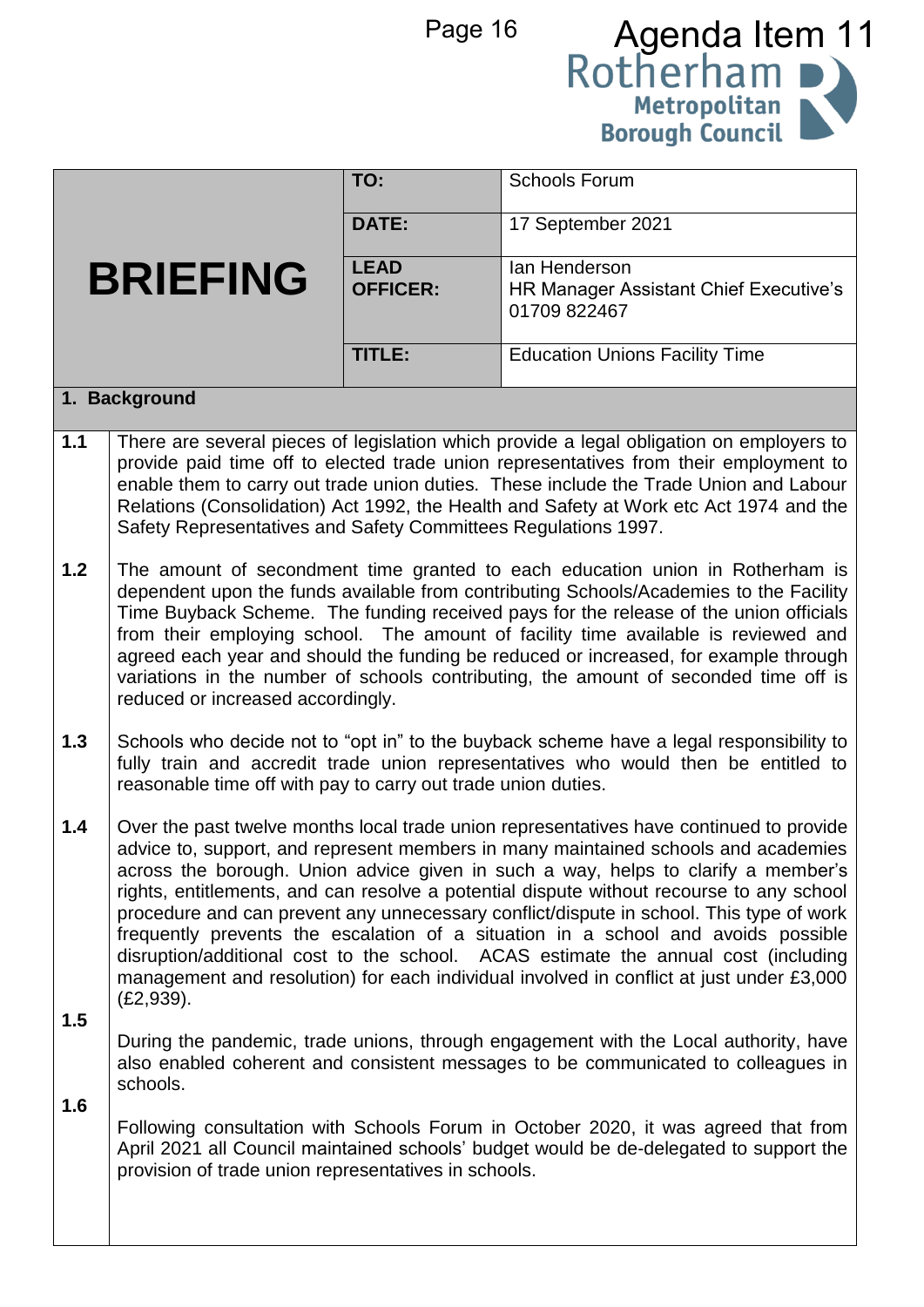|     | 2. Key Issues                                                                                                                                                                                                                                                                                                                                                                          |                                                                                                                                                                                                                                                                                                                                                                         |  |  |
|-----|----------------------------------------------------------------------------------------------------------------------------------------------------------------------------------------------------------------------------------------------------------------------------------------------------------------------------------------------------------------------------------------|-------------------------------------------------------------------------------------------------------------------------------------------------------------------------------------------------------------------------------------------------------------------------------------------------------------------------------------------------------------------------|--|--|
| 2.1 | 99% of teachers in the borough.                                                                                                                                                                                                                                                                                                                                                        | The teaching profession continues to be one of the most unionised professions in the<br>country and consequently the recognised education unions in Rotherham represent over                                                                                                                                                                                            |  |  |
| 2.2 | The total facility time able to be funded from the buyback budget and afforded to the<br>education unions currently equates to 1.2 FTE (6.25 days). This amount of facility time<br>falls short of the normal industry practice of granting 1 day facility time per 1,000<br>members.                                                                                                  |                                                                                                                                                                                                                                                                                                                                                                         |  |  |
| 2.3 | The NEU has 1348 members which would equate to 6.75 days facility time for that union<br>if the above ratio was applied, half a day more than the total amount of time currently<br>provided to the NEU, NASUWT, NAHT and ASCL combined. A total of 13 days facility<br>time would be required to align to current union membership figures and a ratio of 1 day<br>per 1,000 members. |                                                                                                                                                                                                                                                                                                                                                                         |  |  |
| 2.4 | Benchmarking has identified that Rotherham's per pupil charge is the lowest in the<br>(table 1).                                                                                                                                                                                                                                                                                       | region, being less than half that of our nearest statistical comparator, Barnsley Council                                                                                                                                                                                                                                                                               |  |  |
|     | Table 1                                                                                                                                                                                                                                                                                                                                                                                |                                                                                                                                                                                                                                                                                                                                                                         |  |  |
|     | <b>Barnsley</b>                                                                                                                                                                                                                                                                                                                                                                        | £4.75 per pupil                                                                                                                                                                                                                                                                                                                                                         |  |  |
|     | <b>Bradford</b>                                                                                                                                                                                                                                                                                                                                                                        | £5.26 per pupil                                                                                                                                                                                                                                                                                                                                                         |  |  |
|     | Doncaster                                                                                                                                                                                                                                                                                                                                                                              | £10.14 per pupil                                                                                                                                                                                                                                                                                                                                                        |  |  |
|     | <b>Kirklees</b>                                                                                                                                                                                                                                                                                                                                                                        | $\overline{£}$ 5.72 per pupil                                                                                                                                                                                                                                                                                                                                           |  |  |
|     | Leeds                                                                                                                                                                                                                                                                                                                                                                                  | £5.50 per pupil                                                                                                                                                                                                                                                                                                                                                         |  |  |
|     | Rotherham                                                                                                                                                                                                                                                                                                                                                                              | £2.00 per pupil                                                                                                                                                                                                                                                                                                                                                         |  |  |
|     | Sheffield                                                                                                                                                                                                                                                                                                                                                                              | £3.25 per pupil                                                                                                                                                                                                                                                                                                                                                         |  |  |
|     | Wakefield                                                                                                                                                                                                                                                                                                                                                                              | £5.70 per pupil                                                                                                                                                                                                                                                                                                                                                         |  |  |
| 2.5 | statistical neighbours to provide a higher budget for the allocation.                                                                                                                                                                                                                                                                                                                  | To provide a more representative facility time to the education unions, to enable them to<br>represent their members effectively, the per pupil rate could be increased in line with our                                                                                                                                                                                |  |  |
| 2.6 | <b>Option 1</b><br>Maintain policy of increasing the per pupil charge by the rate of inflation. It is not<br>timely manner by the unions.                                                                                                                                                                                                                                              | recommended that this approach is taken as it fails to address the insufficient facility<br>time required for schools to be adequately supported in employee relation issues in a                                                                                                                                                                                       |  |  |
| 2.7 | <b>Option 2</b><br>taken.                                                                                                                                                                                                                                                                                                                                                              | Increase the per pupil charge to £4.75 from 1 April 2022. This option would provide the<br>budget required to increase the facility time allocation to representative levels, however<br>schools will not have budgeted for such an increase and the pressure from the current<br>pandemic has already put on school budgets it is not recommended that this approach s |  |  |
| 2.8 | <b>Option 3</b><br>allow schools to accommodate the increase into their medium to long term budget<br>planning.                                                                                                                                                                                                                                                                        | The per pupil charge could be increased incrementally over the next 5 years by 55p over<br>the normal inflationary price increase from 1 April 2022. This phased approach would                                                                                                                                                                                         |  |  |